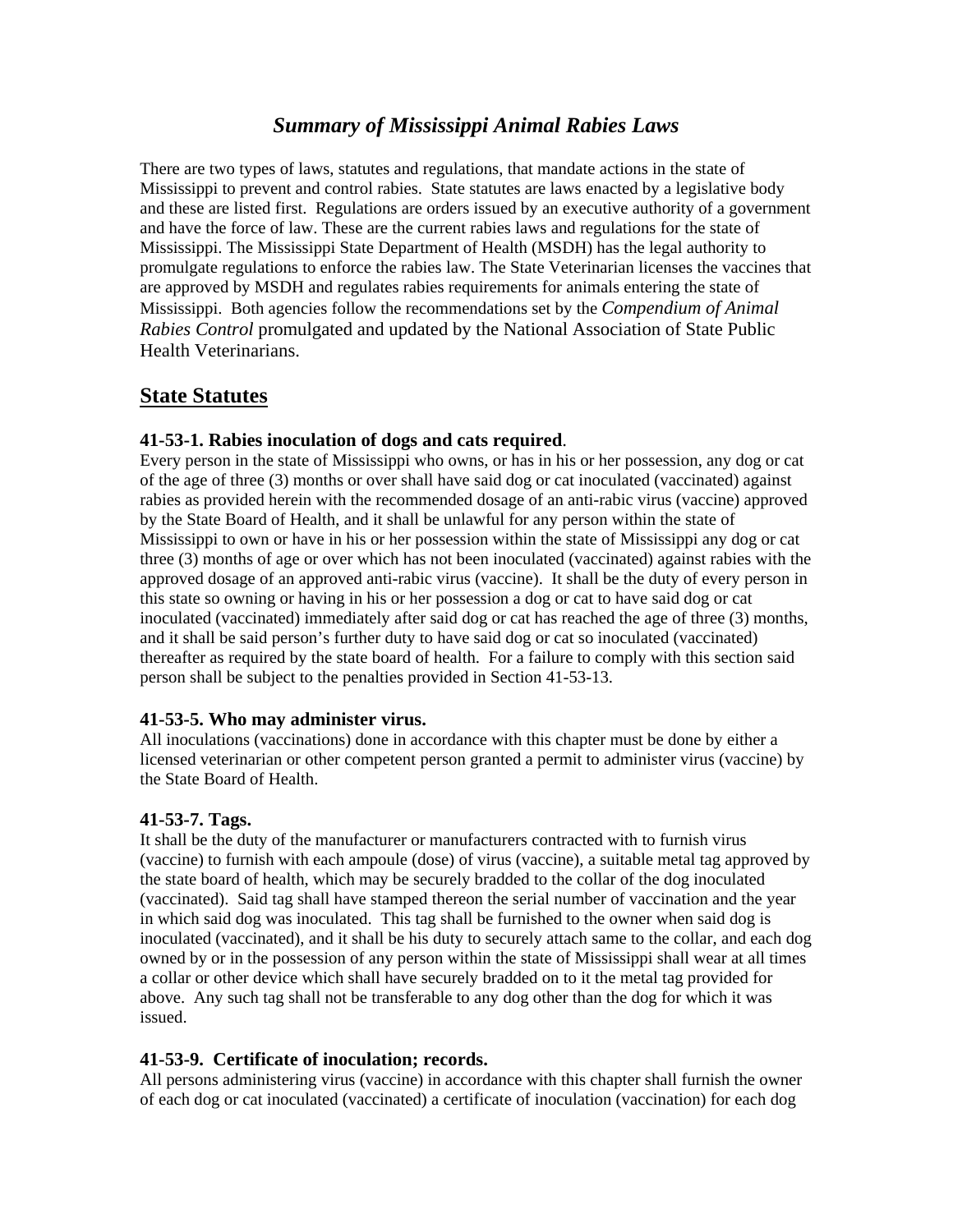or cat inoculated (vaccinated) indicating the breed of each dog or cat inoculated (vaccinated), the sex of each dog or cat inoculated (vaccinated), and the markings and the serial number of the tag attached to the collar or some other device on each dog. Persons administering virus (vaccine) in accordance with this chapter shall maintain records of each inoculation, indicating the owner of each dog or cat inoculated (vaccinated), the breed of each dog or cat inoculated (vaccinated), the sex of each dog or cat inoculated (vaccinated ), and the markings and serial number of the tag furnished to the owner of each dog.

## **41-53-11. Dogs running at large.**

(1) It shall be lawful and it shall be their duty for any sheriff, conservation officer or peace officer of a county or municipality to kill any dog above the age of three (3) months found running at large on whose neck there is no such collar and tag. No action shall be maintained by the owner for such killing. However, it shall be the duty of said officer who finds a dog or dogs running at large to first keep said dog or dogs for a period of five (5) days and notify the sheriff of said county that he has said dog or dogs, giving the sheriff a description of same. If anyone proves himself to be the owner of same, he shall pay said officer the sum of fifty cents  $(50¢)$  before the dog is delivered to the owner.

(2) It shall be the duty of any sheriff, conservation officer or peace officer of a county or municipality to kill or otherwise destroy any and all dogs above the age of three (3) months which are running at large and have not been inoculated (vaccinated) as required in this chapter.

## **41-53-13. Penalties.**

The failure or refusal of any person to comply with any of the provisions of this chapter shall constitute a misdemeanor, and the offender shall, on conviction thereof, be fined for the first offense in a sum not to exceed five dollars (\$5.00) and for the second offense in a sum not to exceed twenty-five dollars (\$25.00) and for the third offense a sum not to exceed fifty dollars (\$50.00), together with all costs. It shall be the duty of the sheriffs, conservation officers and all peace officers of the counties and municipalities of Mississippi to enforce this chapter. It shall be the duty of the county attorneys and district attorneys of this state to prosecute all violators of this chapter.

## **41-3-17. Authority for the Mississippi State Board of Health to Make and Publish Rules and Regulations.**

The State Board of Health is authorized to make and publish all reasonable rules and regulations necessary to enable it to discharge its duties and powers and carry out the purposes and objectives of its creation, and reasonable sanitary rules and regulations, to be enforced in the several counties by the county health officer under the supervision and control of the State Board of Health.

# **Mississippi State Department of Health Regulations**

## *Rules and Regulations Governing Reportable Diseases and Conditions*

## **Section XVII**

## **Specific Disease Control Measures**

The following measures shall be used to control or prevent the included diseases of public health importance. The measures proposed in the sixteenth or later edition of the Control of Communicable Diseases Manual, published by the American Public Health Association shall be considered as supplementary. *(Number 12 in this section refers to Rabies)*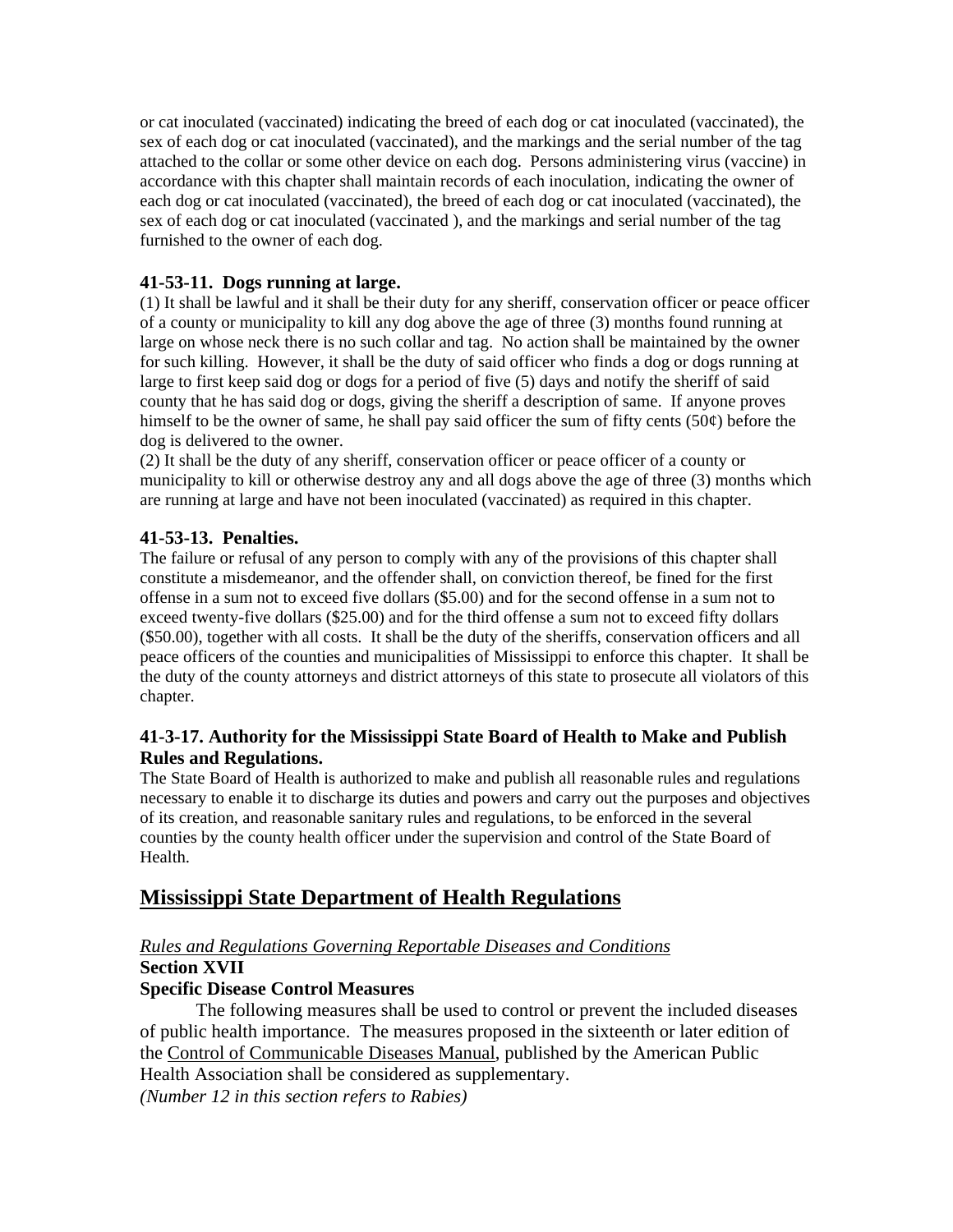## **12. Rabies**

Class 1 case report required. (*Class 1 diseases are of major public health importance which shall be reported directly to the State Department of Health by telephone within 24 hours of first knowledge or suspicion. Class 1 diseases and conditions are dictated by requiring an immediate public health response).*

#### **Control in Animals**

The Mississippi State Department of Health subscribes to the Compendium of Animal Rabies Control, parts I, II, and III, prepared annually by the National Association of State Public Health Veterinarians. The provisions of this compendium have been endorsed by the CDC, U.S. Public Health Service, Department of Health and Human Services; the American Veterinary Medical Association; the Council of State and Territorial Epidemiologists; and other public and private agencies. The following are state specific modifications to the Compendium.

#### **Vaccine Administration**

All animal rabies vaccines are restricted to use by or under the supervision of a veterinarian or person specifically licensed or designated by the State Board of Health to administer rabies vaccine.

#### **Vaccine Selection**

The current Compendium lists vaccines licensed for use in the United States. Only licensed vaccines shall be used. Vaccines selected for immunizing dogs and cats shall be licensed as providing 3-year immunity.

#### **Wildlife Vaccination**

Vaccination of wildlife is not recommended since no vaccine is licensed for use in wild animals. Offspring of wild animals bred with domestic dogs or cats are considered wild animals.

## **Pre-Exposure Vaccination**

Dogs and Cats\*\*

All dogs and cats shall be vaccinated against rabies at three months of age, revaccinated one year later and every three years thereafter, using a rabies vaccine approved as providing a 3-year immunity.

#### **Post-Exposure Management**

Any animal bitten or scratched by a wild, carnivorous mammal or bat that is not available for testing should be regarded as having been exposed to rabies.

#### Dogs, Cats, and Ferrets

Unvaccinated dogs, cats, and ferrets exposed to a rabid animal should be euthanized immediately. If the owner is unwilling to have this done, the animal should be placed in strict isolation for 6 months and vaccinated 1 month before being released. Animals with expired vaccinations need to be evaluated on a case-by-case basis. Dogs, cats, and ferrets that are currently vaccinated should be revaccinated immediately, kept under the owner's control, and observed for 45 days.

#### **Management of Animals that Bite Humans**

A healthy dog, cat or ferret that bites a person shall be confined and observed for 10 days in a manner acceptable to the local health officer or his or her designee. Rabies vaccine shall not be administered during the observation period. Such animals shall be evaluated by a veterinarian at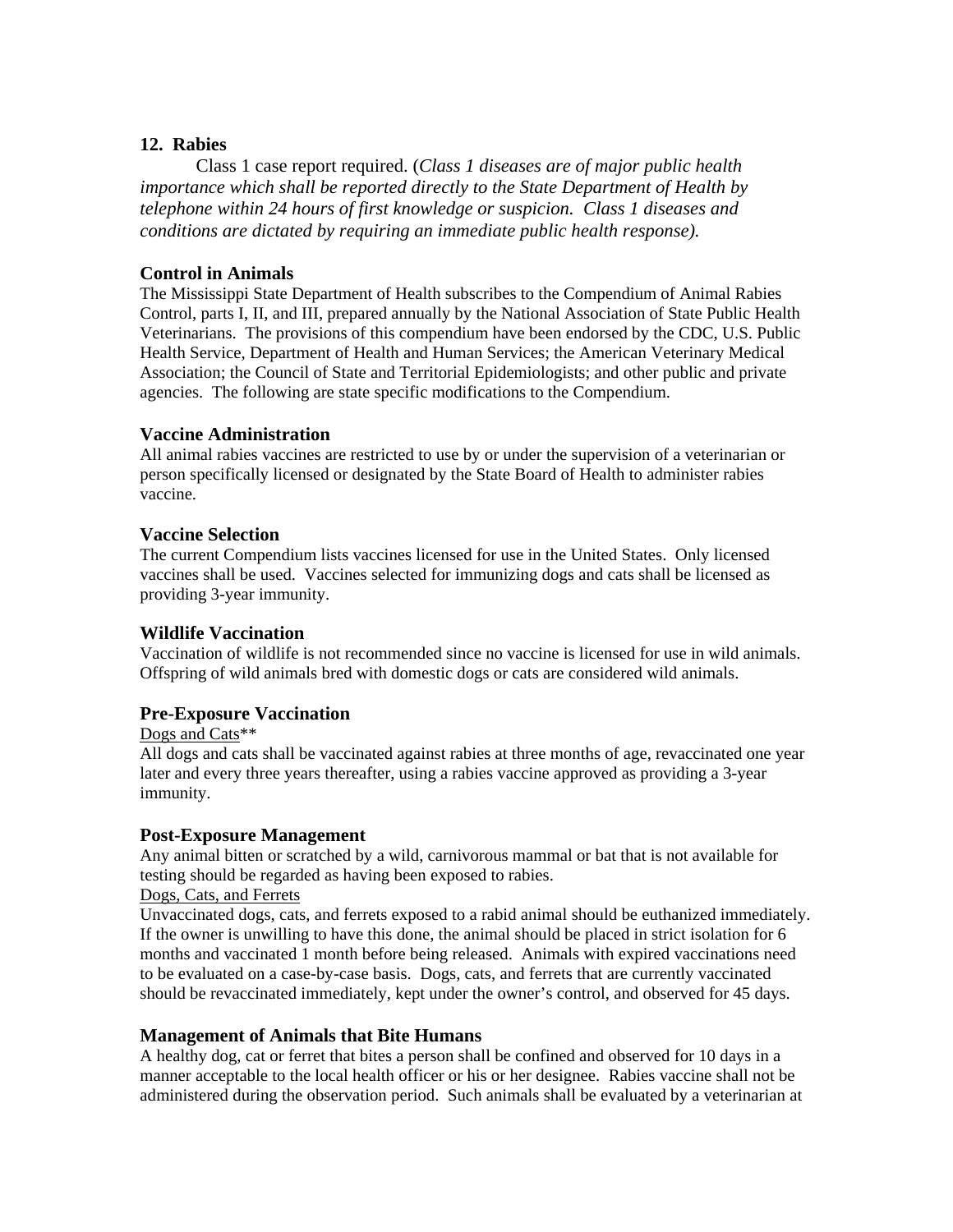the first sign of illness during confinement. Any illness in the animal shall be reported immediately to the local health department. If signs suggestive of rabies develop, the animal shall be euthanized, its head removed, and the head shipped under refrigeration to the State Department of Health Laboratory for examination. Any stray or unwanted dog, cat or ferret that bites a person may be euthanized immediately, in lieu of 10 days of observation, and the head submitted as described above for examination.

Animals other than dogs, cats, or ferrets that might have exposed a person to rabies should be reported immediately to the health department. This is not to include low risk animals such as small rodents and lagomorphs (e.g., squirrels, rats, mice, gerbils, and rabbits). Prior vaccination of an animal does not preclude the necessity for euthanasia and testing if the period of virus shedding is unknown for that species. Management of animals other than dogs, cats, and ferrets depends on the species, the circumstances of the bite, the epidemiology of rabies in the area, and the biting animal's history, current health status, and potential for exposure to rabies. The need for euthanizing and testing the animal shall be decided upon consultation with the Division of Epidemiology. Post-exposure management of persons should follow the recommendations of the ACIP.

\* Although ferrets are not mentioned in this section, the *Compendium of Animal Rabies Control and Prevention* does recommend that ferrets be prevaccinated and therefore it is a recommendation of the State Board of Health as well.

For questions call your local health department or the State Epidemiologist at 601-576- 7725

# **Mississippi Board of Animal Health Regulations**

## **Animal Rabies Control**

The Board of Animal Health adopts as a regulation the *Compendium of Animal Rabies Control* as promulgated and amended by the National Association of State Public Health Veterinarians, with the exception that 1 year rabies vaccines are not allowed for use in dogs and cats in Mississippi.

(Adopted April 7, 1993. Amended September 14, 2007.)

## **Vaccine Administration**

All animal rabies vaccines are restricted to use by or under the supervision of a veterinarian or person specifically licensed or designated by the State Board of Health to administer rabies vaccine.

(Adopted September 14, 2007.)

## **Entry Requirements by the Mississippi Board of Animal Health**

## Dogs

All dogs three (3) months of age and older transported or moved into the state for any purpose shall be accompanied by an official health certificate with the following compliance:

A. Free from all contagious and infectious diseases and recent exposure thereto.

B. Did not originate within an area under quarantine for rabies, or exposed.

C. Properly vaccinated against rabies within six (6) months prior to date of entry. Dogs under three (3) months of age may be admitted without rabies vaccination.